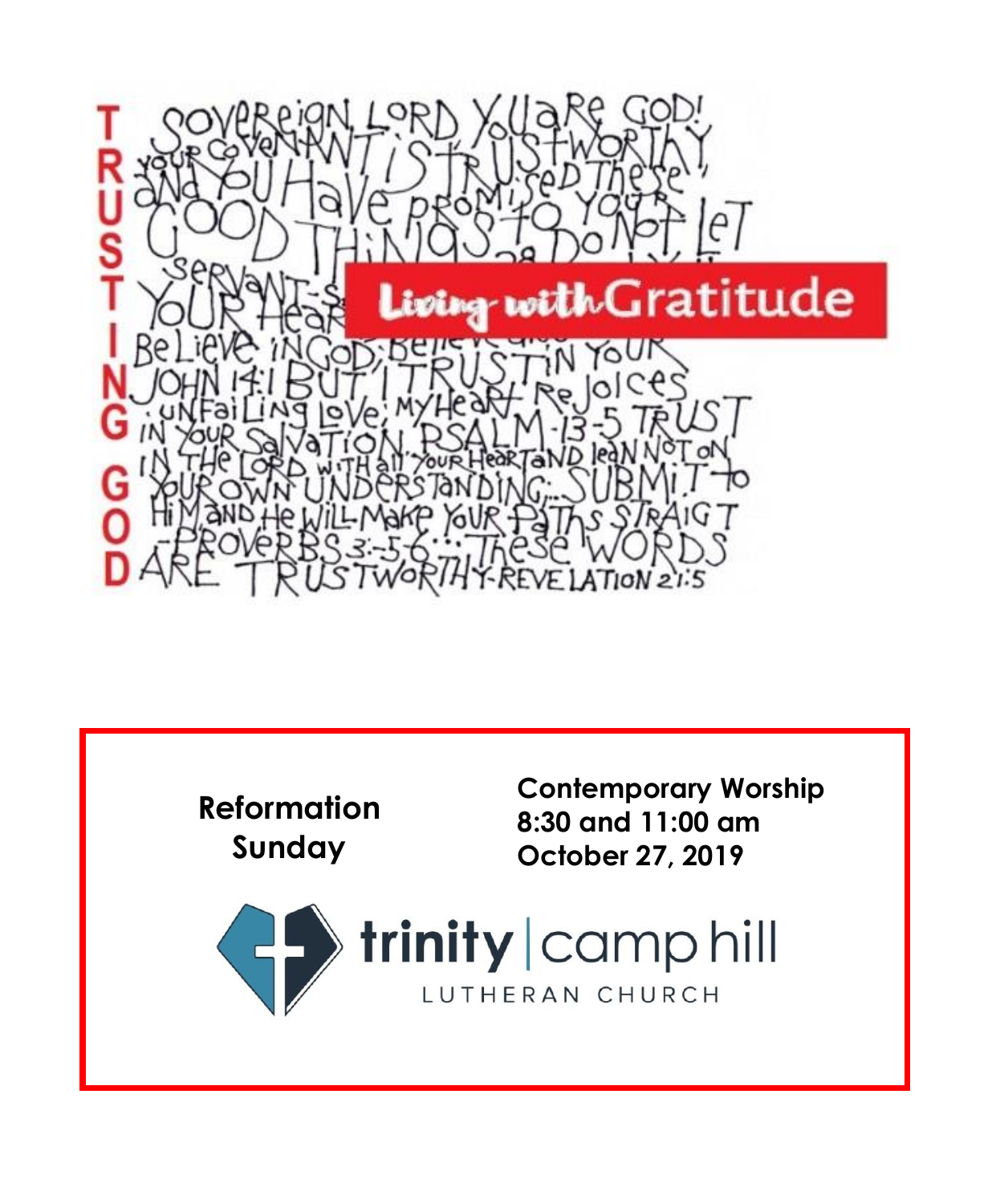

*Welcome to Trinity Lutheran Church! Please sign the red Worship Witness booklet to record your attendance with us this day, and indicate how many are communing. Then pass the booklet to the worshipers beside you in your row. If you are a guest, name tags are available for you to wear---we would be delighted to greet you by name. Hearing assistance devices are available at the Gathering Space desk.*

# **about today's service**

*On this day we celebrate the heart of our faith: the gospel of Christ—the good news—that makes us free! We pray that the Holy Spirit would continue to unite the church today in its proclamation and witness to the world. In the waters of baptism we are made one body; we pray for the day that all Christians will also be one at the Lord's table.*

**P: Pastor L: Lector C: Congregation**

# **Instructional Liturgy**

*As all have been united in Christ at baptism, all participate in the worship liturgy. Liturgy (which means "work of the people") is the order of worship passed to us from both the Jewish synagogue and the early years of the Christian church.*

*The first section of the Liturgy is the Gathering when we assemble as one single household of worshipers and prepare to worship God.*

# + **Gathering** +

*We gather together to praise God and receive His love.*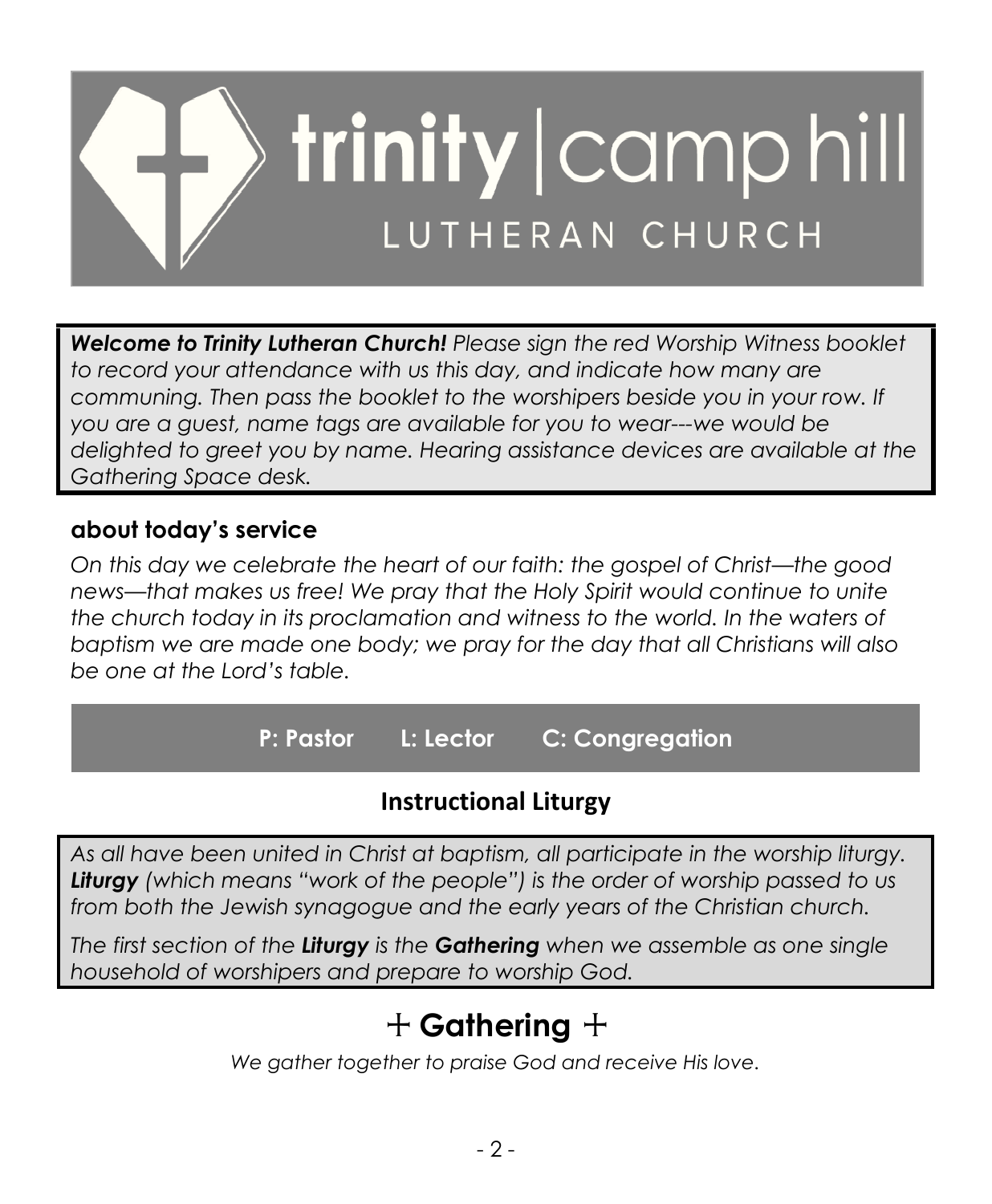#### **Song: "Holy Spirit" Verse 1**

There's nothing worth more that will ever come close. No thing can compare; You're our living hope. Your Presence.

#### **Verse 1**

I've tasted and seen of the sweetest of loves, Where my heart becomes free and my shame is undone, In Your Presence, Lord.

## **Chorus 1**

Holy Spirit, You are welcome here; Come flood this place and fill the atmosphere; Your glory, God, is what our hearts long for, To be overcome by Your Presence, Lord. Your presence, Lord.

## **Bridge**

Let us become more aware of Your Presence; Let us experience the glory of Your goodness. Let us become more aware of Your Presence; Let us experience the glory of Your goodness, Lord.

## **Chorus 2**

Holy Spirit, You are welcome here; Come flood this place and fill the atmosphere; Your glory, God, is what our hearts long for, To be overcome by Your presence, Lord.

By Bryan Torwalt and Katie Torwalt © 2011 Capitol CMG Genesis | Jesus Culture Music CCLI License #1283514.

#### **Song: "Come, Let Us Return to the Lord (Gloria)"** *Verse 1*

Come, let us return to the Lord. Come, let us return to the Lord. Fill this room with sound, let the praise resound. Come, let us return to the Lord. Come, let us return to the Lord.

Come, let us return to the Lord.

Let's fill this room with sound, the praise of God resound.

Come, let us return to the Lord.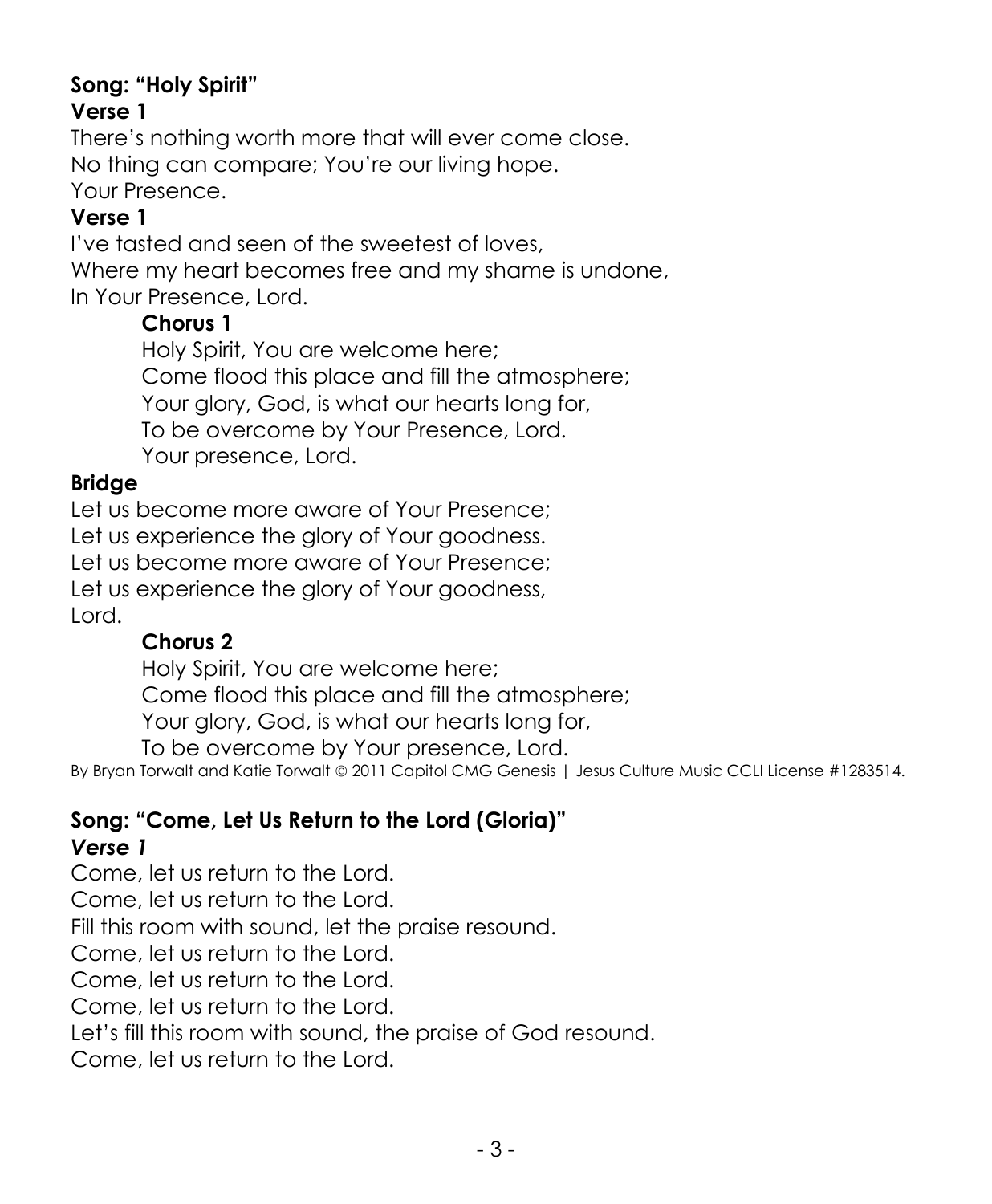# *Chorus*

Gloria, gloria, Lord, our eyes are fixed upon You. Gloria, gloria, Turn our hearts to You again.

# *Verse 2*

Welcomed to the table of the King. Welcomed to the table of the King. Homeless and ashamed, the Savior called our names. We've been welcomed to the table of the King.

# *Chorus*

# *Bridge*

Look what You've done, Look what You've done. All that we have is Yours alone. What can we give? What offering? You deserve more than the songs we sing. *Verse 3*

So let mercy rise like praise to Your throne. Let mercy rise like praise to Your throne. Father, touch Your church 'til justice fills the earth. Let mercy rise like praise to Your throne.

# *Chorus 2X*

# *Tag 4X:* Again.

By Brenton Brown and Matt Maher © 2008 spiritandsong.com/Thankyou Music CCLI #1283514.

*Songs give us the opportunity to praise and thank God. The first songs we sing are gathering songs which call us together as the body of Christ.*

Welcome

(Stand)

## **Song "Open the Eyes of My Heart" Verse**

Open the eyes of my heart, Lord. Open the eyes of my heart, I want to see You, I want to see You. Open the eyes of my heart, Lord. Open the eyes of my heart, I want to see You, I want to see You.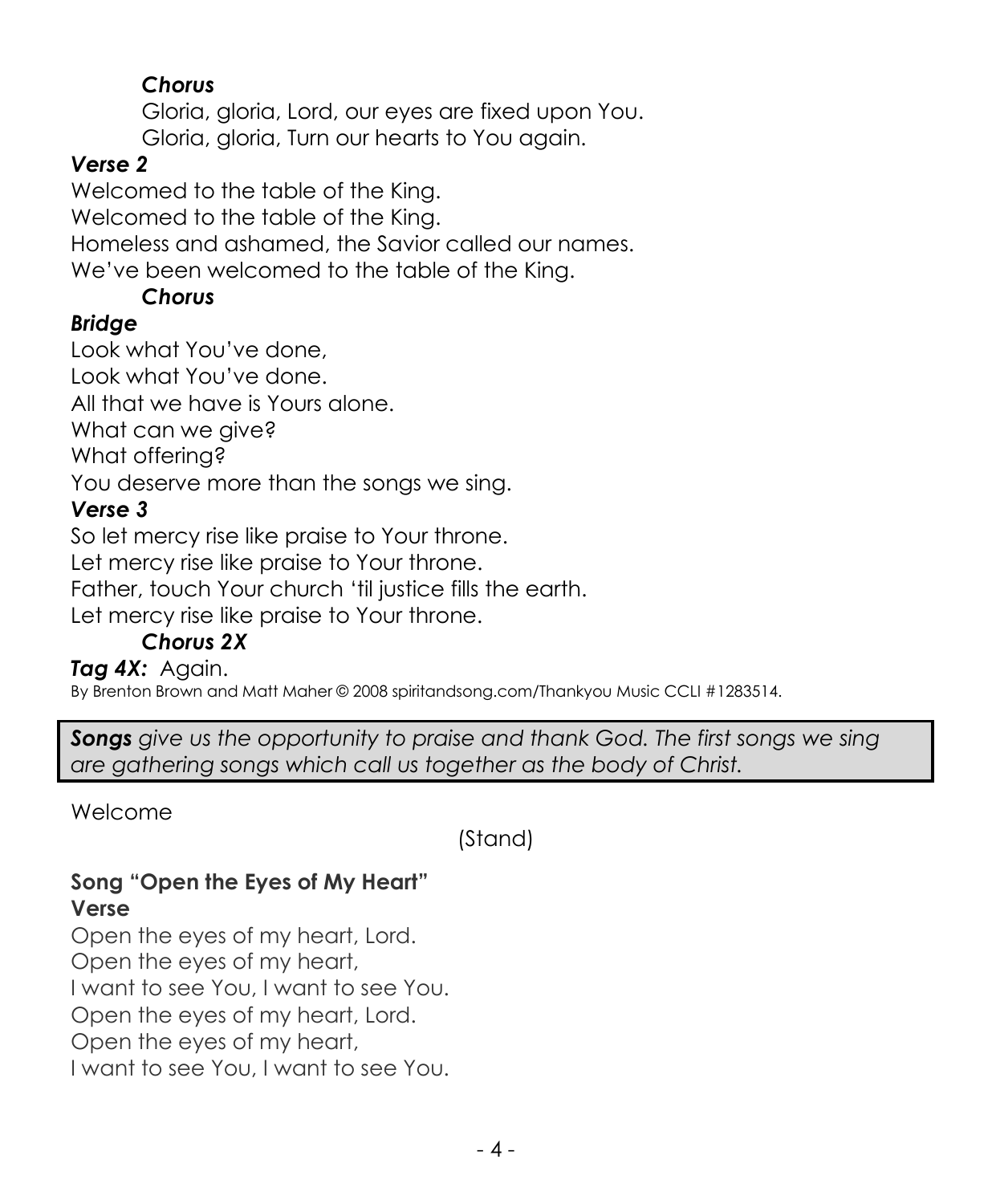# **Chorus**

To see You high and lifted up, Shining in the light of Your glory. Pour out Your power and love As we sing, "Holy, holy, holy."

## **Verse**

# **Chorus (3x)**

**Bridge (2x)** Holy, holy, holy. Holy, holy, holy. You are holy, holy, holy, I want to see You. By Paul Baloche. © 1997 Integrity's Hosanna Music. CCLI License #1283514.

# Confession and Forgiveness

*Confession and Forgiveness is our opportunity to have all sins taken away by God's declaration in the Pastor's Words of Absolution. We are forgiven because God says so in Jesus' death and by his promise – not because we feel forgiven.*

- P: In the name of the Father, and of the  $+$  Son, and of the Holy Spirit.
- **C: Amen.**
- P: Almighty God, to whom all hearts are open, all desires known, and from whom no secrets are hid: cleanse the thoughts of our hearts by the inspiration of your Holy Spirit, that we may perfectly love you and worthily magnify your holy name, through Jesus Christ our Lord.
- **C: Amen.**

*Silence is kept for reflection.*

- P: Most merciful God,
- **C: we confess that we are captive to sin and cannot free ourselves. We have sinned against you in thought, word, and deed, by what we have done and by what we have left undone. We have not loved you with our whole heart; we have not loved our neighbors as ourselves. For the sake of your Son, Jesus Christ, have mercy on us. Forgive us, renew us, and lead us, so that we may delight in your will and walk in your ways, to the glory of your holy name. Amen.**
- P: In the mercy of almighty God, Jesus Christ was given to die for us, and for his sake God forgives us all our sins. As a called and ordained minister of the church of Christ, and by his authority, I therefore declare to you the entire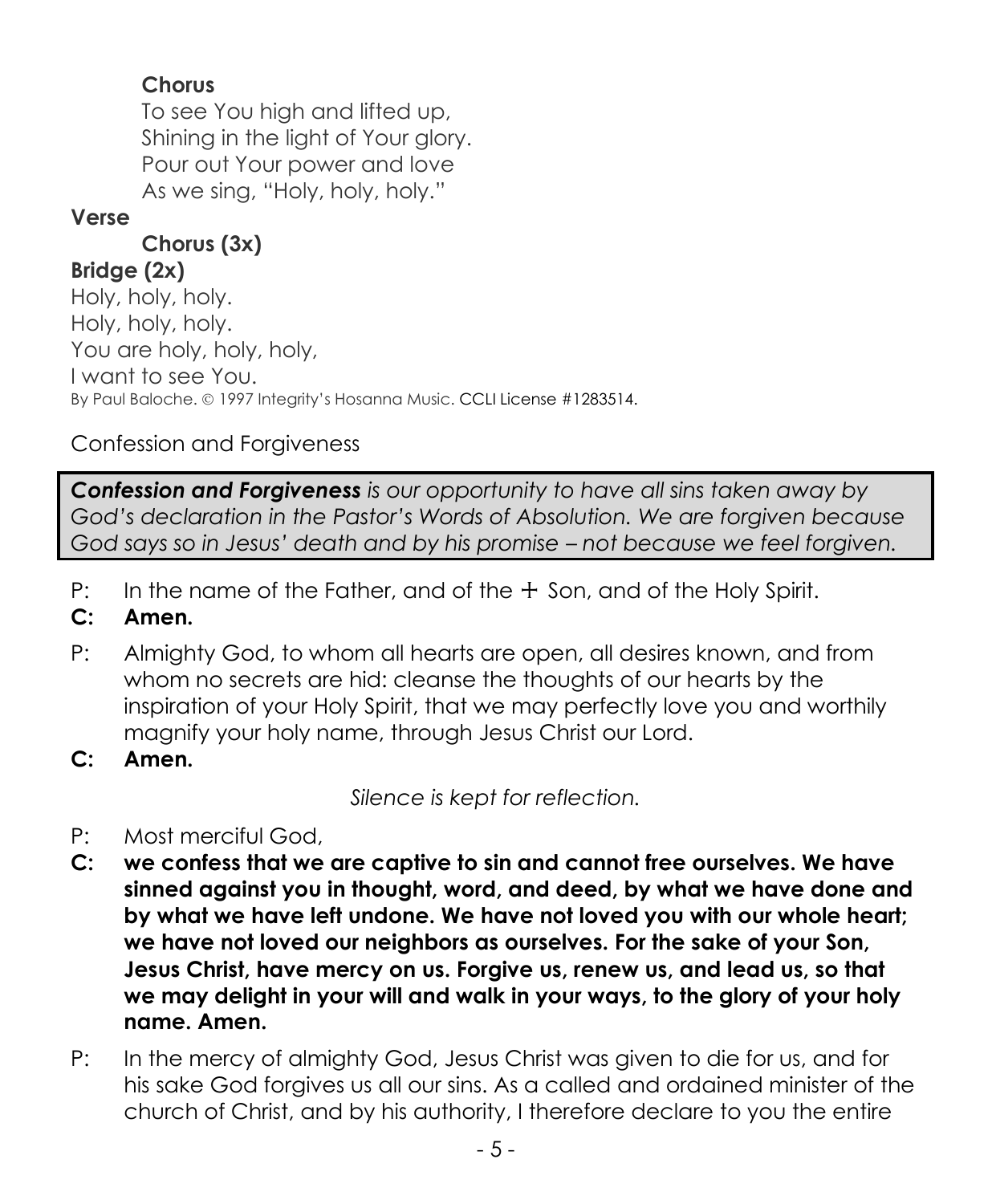forgiveness of all your sins, in the name of the Father, and of the  $\pm$  Son, and of the Holy Spirit.

**C: Amen.**

Greeting

*The Greeting, often called the Apostolic Greeting, is a paraphrase of Paul's salutation or blessing that ends his Second Letter to the Corinthians in the New Testament.*

- P: The grace of our Lord Jesus Christ, the love of God, and the communion of the Holy Spirit be with you all.
- **C: And also with you.**

Prayer of the Day

*The Prayer of the Day, once called the Collect, brings together the themes of the day. This prayer ends the Gathering and begins the Liturgy of the Word.*

- P: Let us pray. Almighty God, gracious Lord, we thank you that your Holy Spirit renews the church in every age. Pour out your Holy Spirit on your faithful people. Keep them steadfast in your word, protect and comfort them in times of trial, defend them against all enemies of the gospel, and bestow on the church your saving peace, through Jesus Christ, our Savior and Lord, who lives and reigns with you and the Holy Spirit, one God, now and forever.
- **C: Amen.**

(Sit)  $+$  Word  $+$ 

*We listen to the story of God's mighty acts for the sake of His people.*

*The Liturgy of the Word centers on the spoken and preached Word. It is based on the liturgy used in the synagogues during the time of the apostles and was well known to early Christians.*

*There are typically four readings at each worship service. The readings rotate on a three-year lectionary cycle which assigns the Gospels of Matthew, Mark and*  Luke (and the other readings) to a particular church year that begins with *Advent and ends with Christ the King. Readings from the Gospel of John are assigned to all three lectionary cycles. A responsive reading of a psalm may be included.*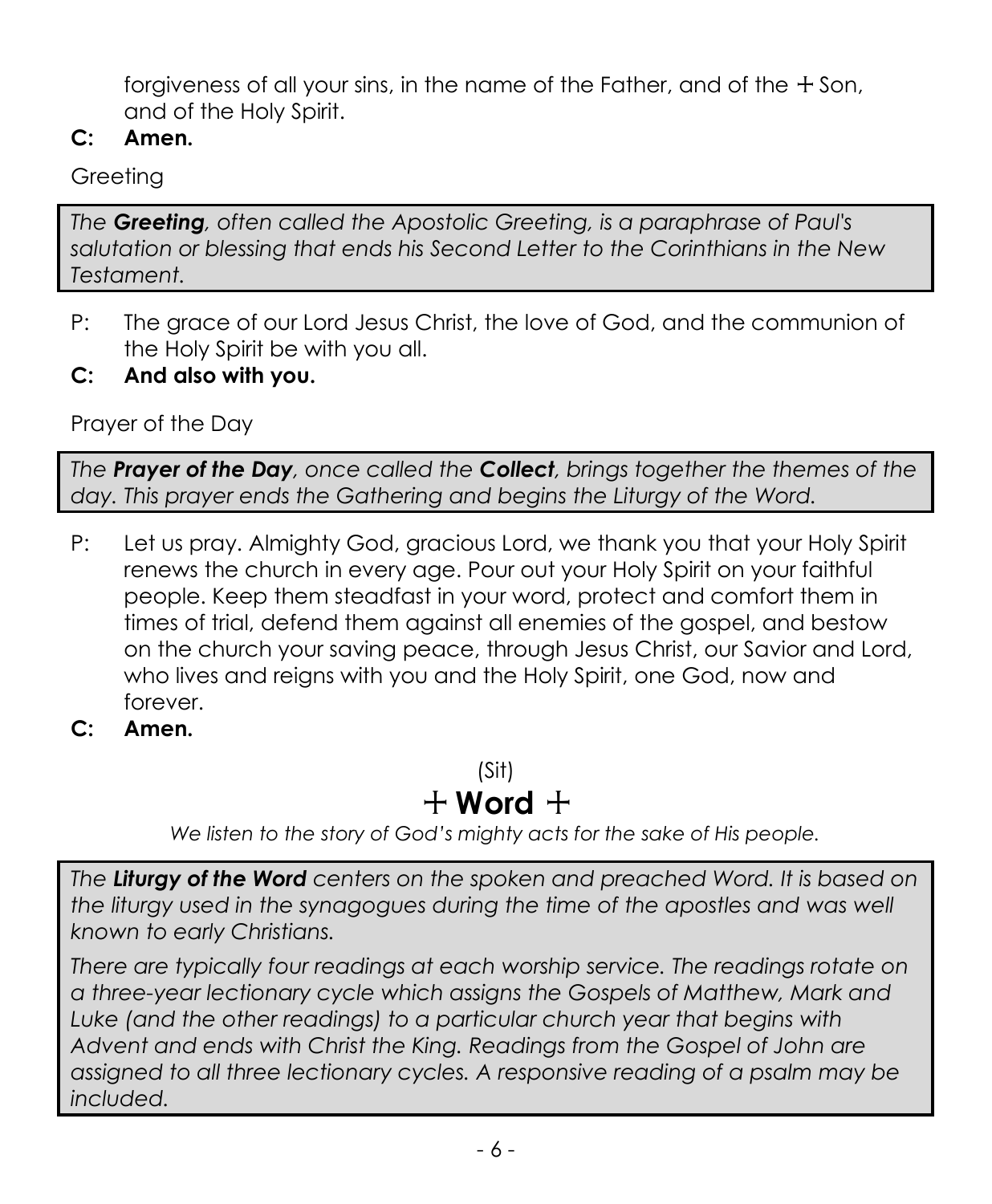*The renewed covenant will not be breakable, but like the old covenant it will expect the people to live upright lives. To know the Lord means that one will defend the cause of the poor and needy (Jer. 22:16). The renewed covenant is possible only because the Lord will forgive iniquity and not remember sin. Our hope lies in a God who forgets.*

<sup>31</sup>The days are surely coming, says the Lord, when I will make a new covenant with the house of Israel and the house of Judah. <sup>32</sup>It will not be like the covenant that I made with their ancestors when I took them by the hand to bring them out of the land of Egypt—a covenant that they broke, though I was their husband, says the Lord. <sup>33</sup>But this is the covenant that I will make with the house of Israel after those days, says the Lord: I will put my law within them, and I will write it on their hearts; and I will be their God, and they shall be my people. <sup>34</sup>No longer shall they teach one another, or say to each other, "Know the Lord," for they shall all know me, from the least of them to the greatest, says the Lord; for I will forgive their iniquity, and remember their sin no more.

- L: The word of the Lord.
- **C: Thanks be to God.**

(Stand)

*We stand for the Gospel reading to remember the resurrection and to show respect for Christ. The Gospels are a narrative account of Jesus' life and ministry while on earth. Matthew, Mark and Luke are called "Synoptic" Gospels because they are alike in many ways. Synoptic means "seen together." This is largely due to the belief of Biblical scholars that the Gospel of Mark was used as a source for the Gospels of Matthew and Luke. The Gospel of John is very different from the Synoptic Gospels, both in terms of structure and content.*

## Gospel Acclamation: **"Thy Word"**

#### *Chorus*

Thy word is a lamp unto my feet and a light unto my path. Thy word is a lamp unto my feet and a light unto my path.

Gospel John 8:31-36

*Jesus speaks of truth and freedom as spiritual realities known through his word. He reveals the truth that sets people free from sin.*

<sup>31</sup>Jesus said to the Jews who had believed in him, "If you continue in my word, you are truly my disciples; <sup>32</sup>and you will know the truth, and the truth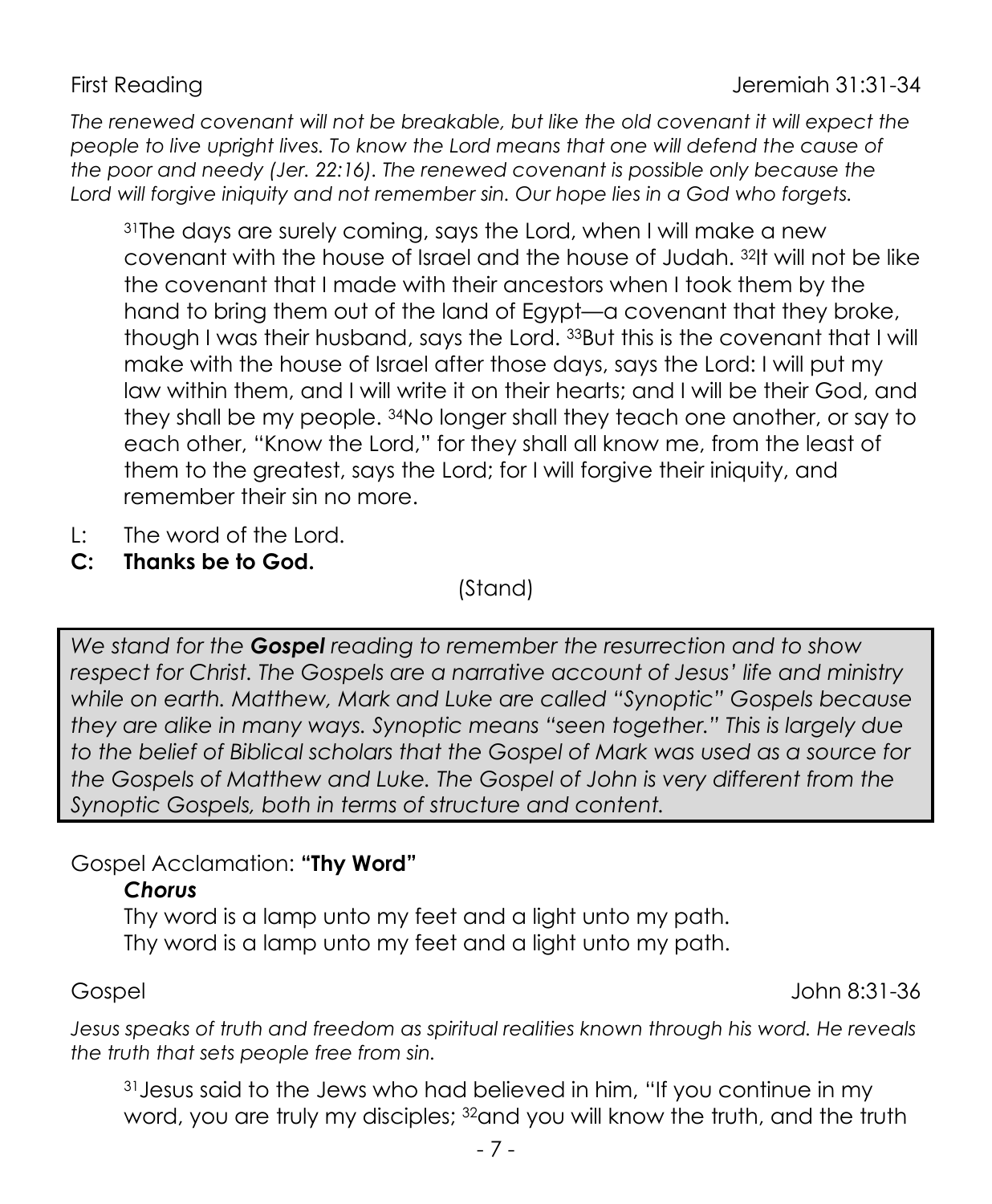will make you free." 33They answered him, "We are descendants of Abraham and have never been slaves to anyone. What do you mean by saying, 'You will be made free'?" 34Jesus answered them, "Very truly, I tell you, everyone who commits sin is a slave to sin. 35The slave does not have a permanent place in the household; the son has a place there forever. 36So if the Son makes you free, you will be free indeed."

- P: The gospel of the Lord.
- **C: Thanks be to God.**

(Sit)

Sermon: "Living with Gratitude: Trusting God" Pastor Jack M. Horner

*The Sermon, or proclamation of the Word just read, is also from the synagogue tradition and has its roots deeply embedded in Hebrew practice.*

Children's Story **Pastor Liz Frey** 

(Stand)

#### **Song: "In Christ Alone"** *Verse 1*

In Christ alone my hope is found, He is my light, my strength, my song. This Cornerstone, this Solid Ground, firm through the fiercest drought and storm. What heights of love, what depths of peace, when fears are stilled, when strivings cease. My Comforter, my All in All, here in the love of Christ I stand.

## *Verse 2*

In Christ alone, Who took on flesh, Fullness of God in helpless Babe; This gift of love and righteousness, Scorned by the ones He came to save 'Til on that cross, as Jesus died, the wrath of God was satisfied, for ev'ry sin on him was laid; Here in the death of Christ I live.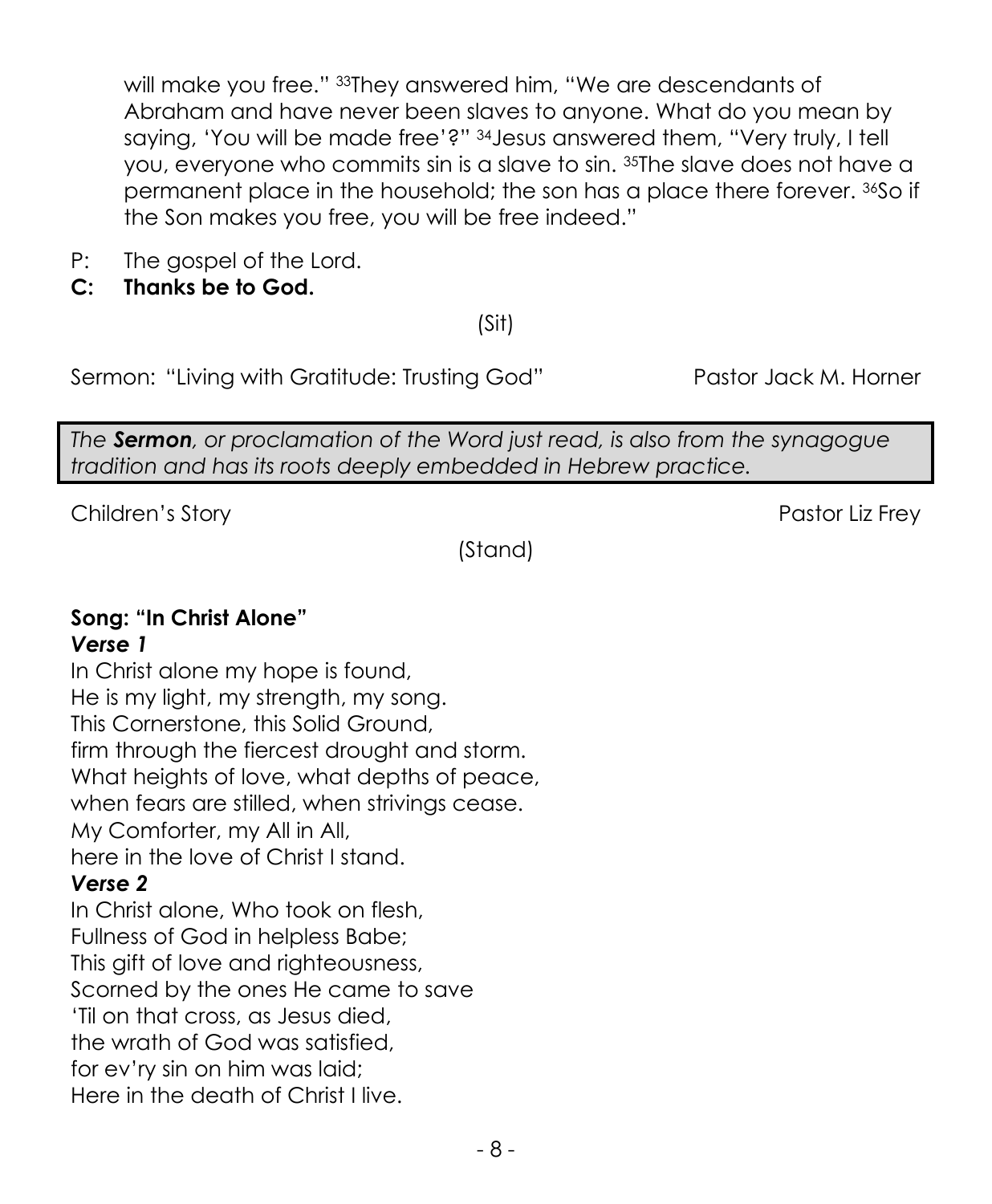# *Verse 3*

There in the ground His body lay, light of the world by darkness slain. Then bursting forth in glorious Day, up from the grave He rose again. And as He stands in victory, sin's curse has lost its grip on me; for I am His and He is mine, bought with the precious blood of Christ.

#### *Verse 4*

No guilt in life, no fear in death: This is the power of Christ in me. From life's first cry to final breath, Jesus commands my destiny. No power of hell, no scheme of man can ever pluck me from His hand. 'Til He returns or calls me home, here in the power of Christ I'll stand.

## *Tag*

'Til He returns or calls me home, here in the power of Christ I'll stand. By Keith Getty and Stuart Townend © 2001 Thankyou Music CCLI # 1283514.

#### Nicene Creed

*The Creeds – there are three – are ancient statements of belief that were found to be necessary to distinguish Christian from non-Christian faith. The word Creed is from the Latin for "I believe." Typically in worship we recite either the Apostles' Creed or the Nicene Creed. The Athanasian Creed is sometimes recited on Trinity Sunday. Today we use the Nicene Creed.*

#### **We believe in one God, the Father, the Almighty, maker of heaven and earth, of all that is, seen and unseen.**

**We believe in one Lord, Jesus Christ, the only Son of God, eternally begotten of the Father, God from God, Light from Light, true God from true God, begotten, not made, of one Being with the Father; through him all things were made. For us and for our salvation he came down from heaven, was incarnate of the Holy Spirit and the virgin Mary and became truly human. For our sake he was crucified under Pontius Pilate; he suffered death and was buried. On the third day he rose again in accordance with the**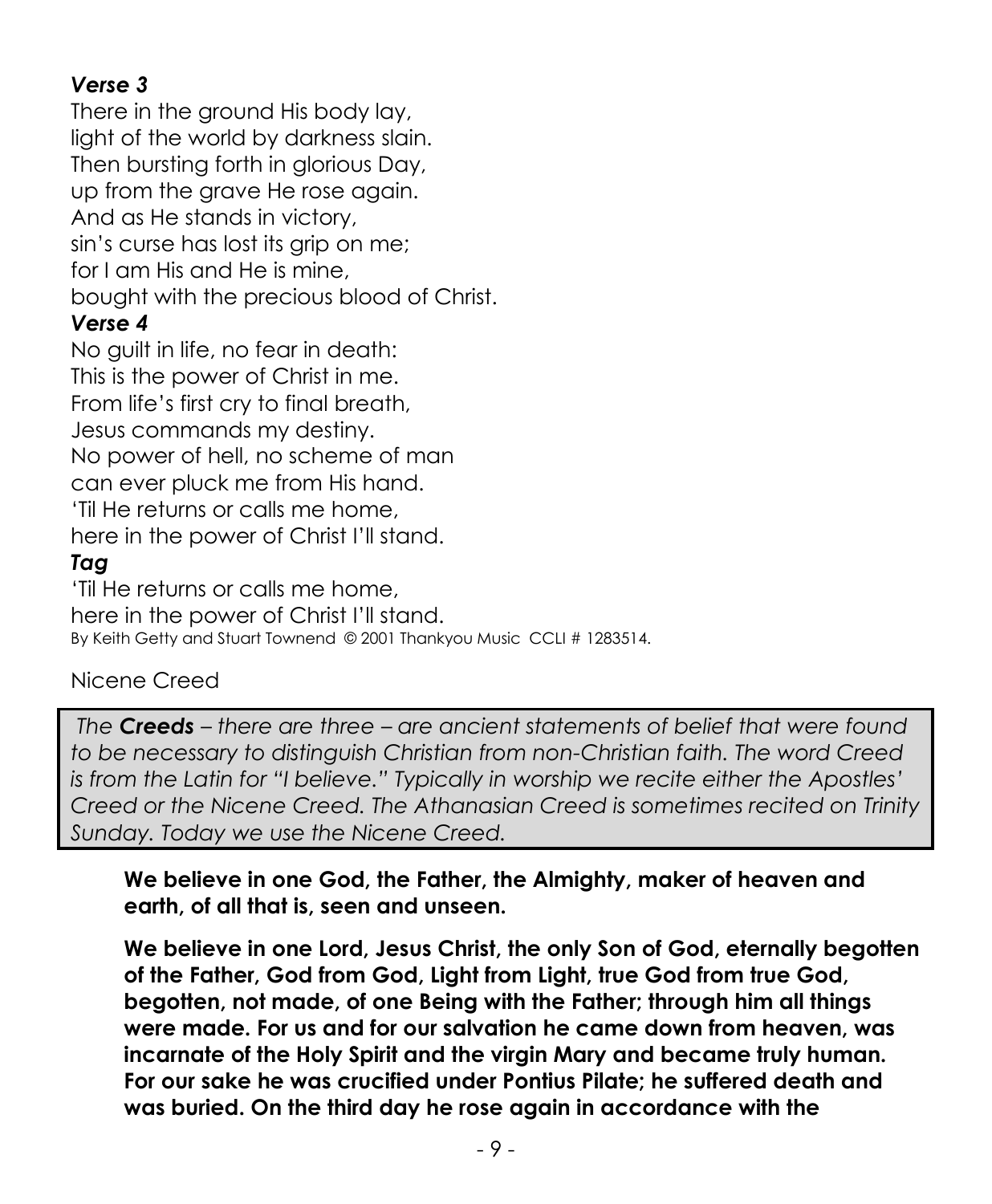**scriptures; he ascended into heaven and is seated at the right hand of the Father. He will come again in glory to judge the living and the dead, and his kingdom will have no end.**

**We believe in the Holy Spirit, the Lord, the giver of life, who proceeds from the Father and the Son, who with the Father and the Son is worshiped and glorified, who has spoken through the prophets. We believe in one holy catholic and apostolic church. We acknowledge one baptism for the**  forgiveness of sins. We look for the  $+$  resurrection of the dead, and the life **of the world to come. Amen.**

Prayers of the Church *Following each petition are the words*: "Lord, in your mercy, *Please respond with:* **"hear our prayer."**

# $+$  Meal  $+$

*When we celebrate communion we remember that Jesus died for us and we experience His love and forgiveness. As we eat the bread and wine Christ is present with us.*

Sharing of the Peace

*The sharing of the Peace reminds us of the first words the Risen Christ spoke to his disciples and also begins the portion of worship that is the Meal.*

- P: The peace of the Lord be with you always.
- **C: And also with you.**

(Sit)

Announcements

Offering and Worship Witness

*Optional methods of giving*: Use the Give+ app on your mobile device• Use the Giving Station in the Gathering Space • Text an amount to 717-963-2281 (be sure to use a "\$") • Use the "DONATE" button on our website and e-blasts

*The Offering was originally a gift of bread and wine for use in Holy Communion. Once Holy Communion was over, the remaining bread and wine were distributed to the poor. Only later did the offering evolve, for the sake of need, to monetary contributions (It became impractical to try and share actual food with the poor far away).*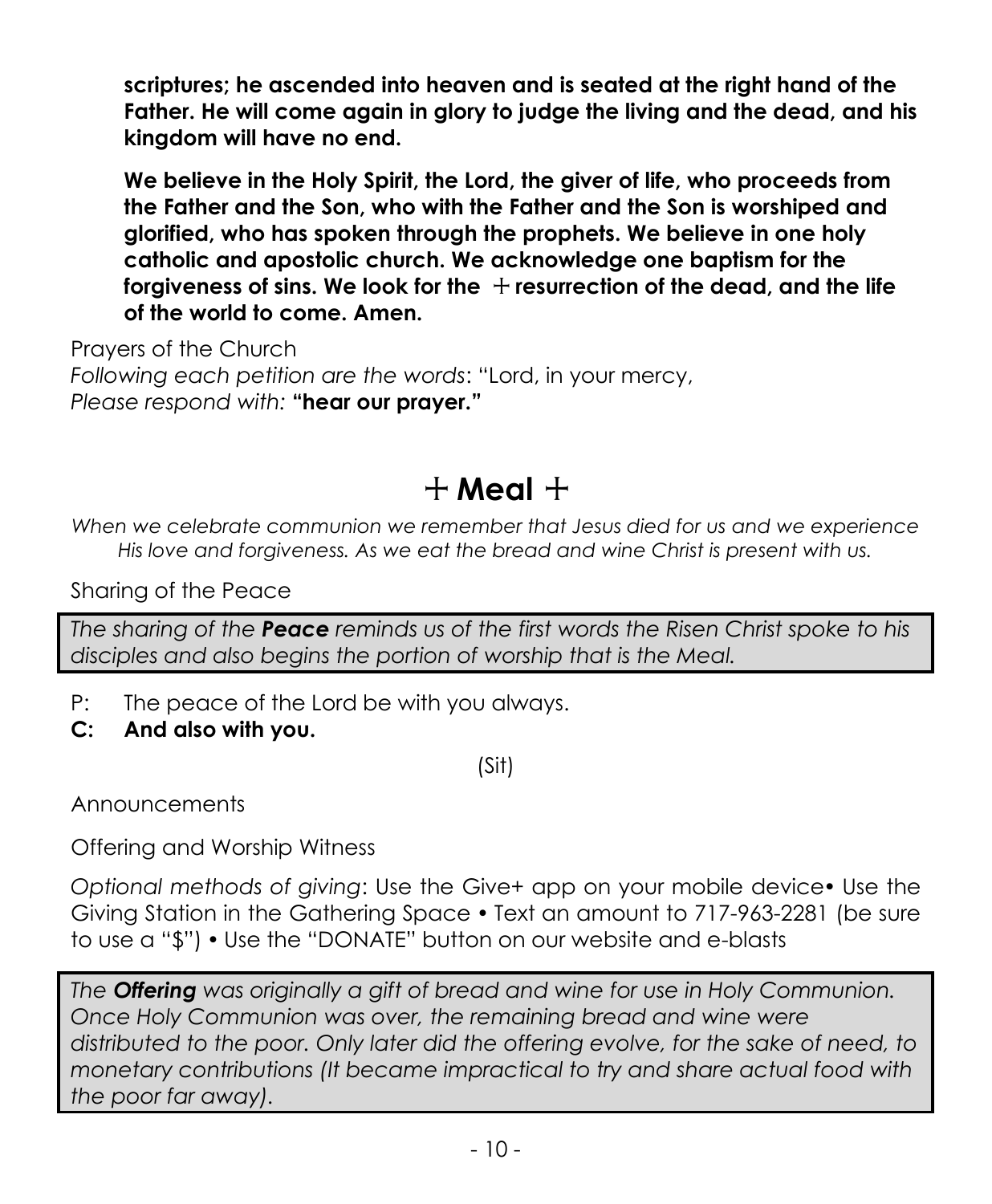## **Special Music: "Old Church Choir"** *Verse 1*

There's revival, and it's spreading Like a wildfire in my heart. Sunday morning, hallelujah, And it's lasting all week long. Can you hear it? Can you feel it? It's the rhythm of a gospel song. Oh, once you choose it, you can't lose it, There ain't nothin', there ain't nothin' gonna steal my joy.

# *Chorus*

I got an Old Church Choir singing in my soul. I got a sweet salvation and it's beautiful. I've got a heart overflowing 'cause I've been restored. There ain't nothin' gonna steal my joy. No, there ain't nothin' gonna steal my joy.

# *Verse 2*

When the valleys that I wander Turn to moutains that I can't climb. Oh, you are with me, never leave me. Oh, 'cause there ain't nothin, there ain't nothin' Gonna steal my joy.

# *Chorus*

# *Bridge*

Oh, oh, oh, oh. Oh, oh, oh, oh. Oh, oh, oh, oh. Oh, oh, oh, oh. Clap your hands and stomp your feet 'til you find that gospel beat 'cause it's all you'll ever need, all you'll ever need. Clap your hands and stomp your feet 'til you find that gospel beat 'cause it's all you'll ever need, all you'll ever need.

# *Bridge 2*

I got an Old Church Choir singing in my soul. I got a sweet salvation and it's beautiful.

# *Chorus*

By Colby Wedgeworth, Ethan Hulse, and Zach Williams; © 2016 Anthems of Hope, Be Essential Songs, EGH Music Services, Inc. CCLI license 1283514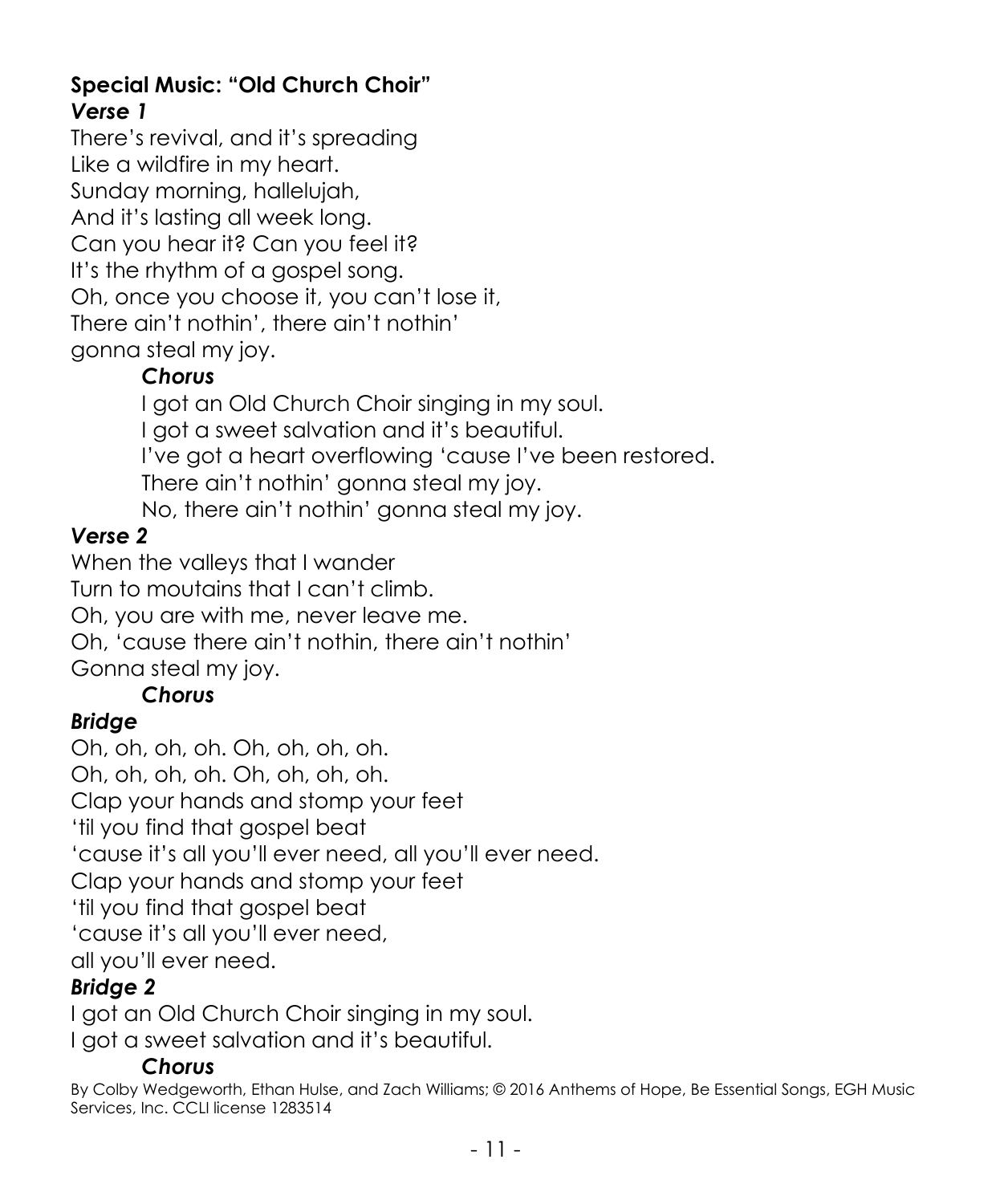# **Song: "Give Thanks"**

## *Chorus (2x)*

Give thanks with a grateful heart, give thanks to the Holy one; Give thanks because He's given Jesus Christ, his Son.

# *Verse (2x)*

And now, let the weak say I am strong;

Let the poor say I am rich,

Because of what the Lord has done for us.

# **Ending**

Give thanks, give thanks. Words by H. Smith 1978 Integrity's Hosanna! Music, UBP CCLI License #1283514

(Stand)

Offering Prayer

*An Offering Prayer is an opportunity to thank God for all the gifts God gives to us*  which we may now share with others. Sometimes, instead of a prayer, we have a *song as the Offering Response which speaks of our intended stewardship of God's gifts – that we may use them for God's purposes.*

- P: Let us pray.
- **C: Blessed are you, O God, maker of all things. Through your goodness you have blessed us with these gifts: ourselves, our time and our possessions. Use us, and what we have gathered, in feeding the world with your love, through the one who gave himself for us, Jesus Christ, our Savior and Lord. Amen.**

*The Meal of Holy Communion (also called our Lord's Supper) is the distribution and reception of that which Jesus has promised to us – his Body and Blood. We, therefore, affirm that it is the Body and Blood of Christ with the bread and wine – not a mere symbol, but Christ's real presence. Jesus Christ himself is present to forgive us and strengthen our faith.*

# Great Thanksgiving

*The Great Thanksgiving begins with a dialog encouraging our worship of God in Jesus Christ. Thanksgiving is "eucharistia" in Greek. "Eucharist" is another name for the Holy Communion meal.*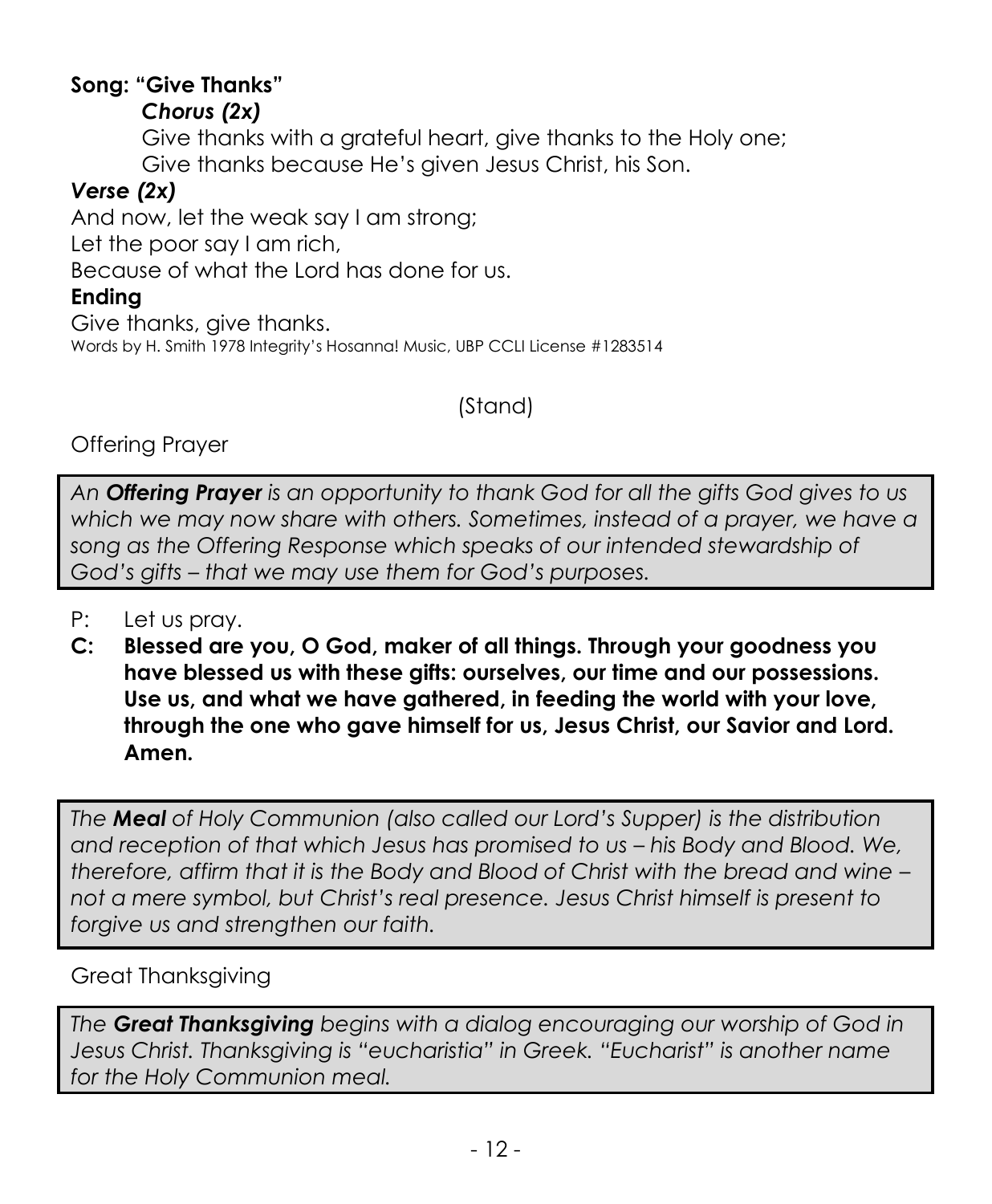- P: Christ is here.
- **C: The Spirit is with us.**
- P: With joy, we lift up our hearts.
- **C: And give thanks to the Lord of Life.**

Eucharistic Prayer

*The Eucharistic Prayer is a longer prayer, which sets Christ's Supper within the context of the history of salvation, culminating in Jesus Christ and the gift of his body and blood.* 

P: We gather expectantly in your midst…

In the night in which he was betrayed, our Lord Jesus took bread, and *gave thanks; broke it, and gave it to his disciples, saying: Take and eat; this is my body, given for you. Do this for the remembrance of me.*

*Again, after supper, he took the cup, gave thanks, and gave it for all to drink, saying: This cup is the new covenant in my blood, shed for you and all people for the forgiveness of sin. Do this for the remembrance of me.*

P: Great is the mystery of faith.

# **C: Christ has died; Christ is risen; Christ will come again.**

P: We wait humbly on your mercy…

…until the day when you humble the exalted and exalt the humble, and your Spirit enlivens all flesh, through Christ our Lord, Father most holy.

**C: Amen.**

Lord's Prayer

*The Lord's Prayer is that prayer which Scripture tells us Jesus taught his disciples. The Doxology "For the kingdom, the power, and the glory…" is a later addition which praises God.*

**Our Father in heaven, hallowed be your name, your kingdom come, your will be done, on earth as in heaven. Give us today our daily bread. Forgive us our sins as we forgive those who sin against us. Save us from the time of trial and deliver us from evil. For the kingdom, the power, and the glory are yours, now and forever. Amen.**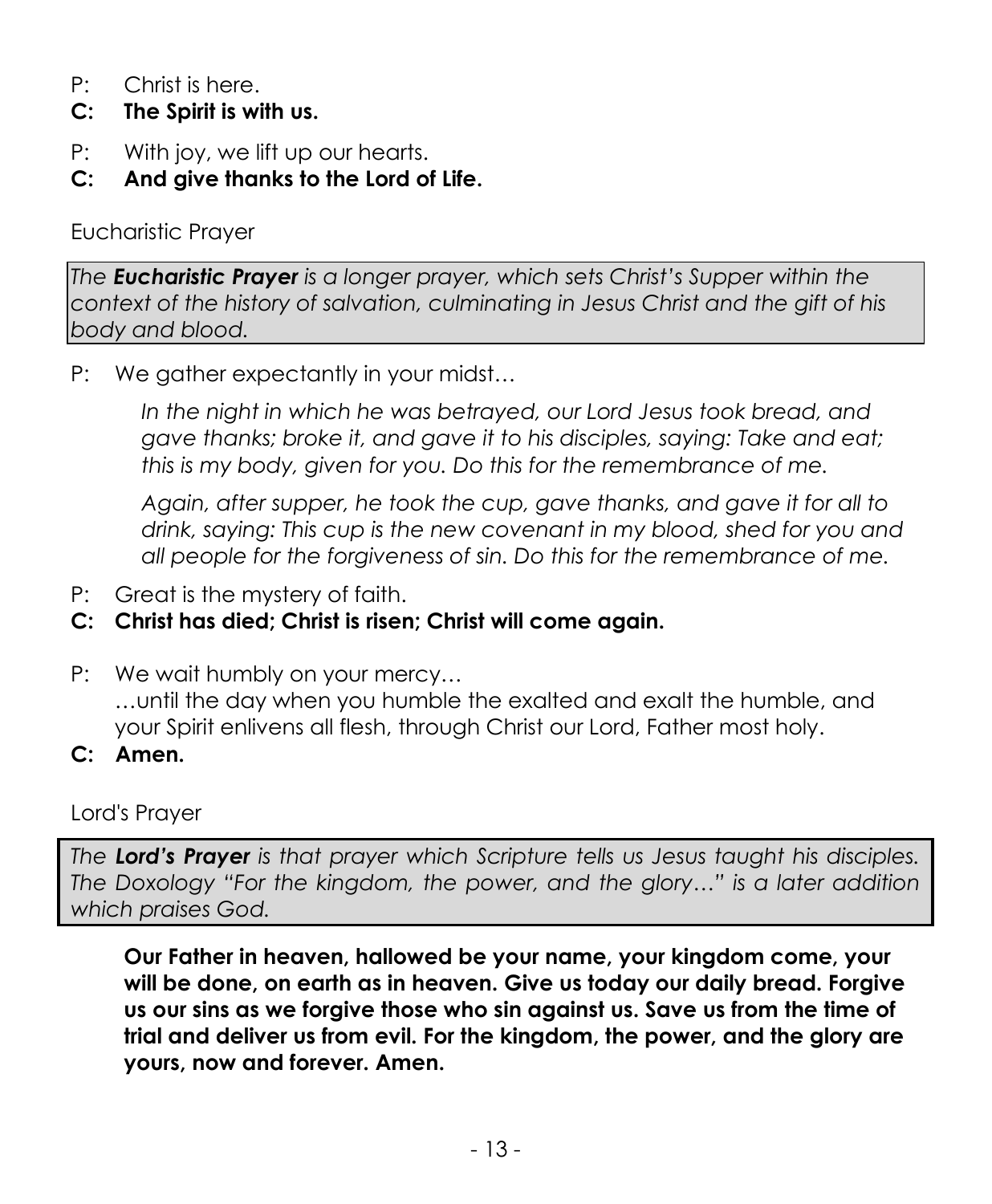Invitation to Holy Communion

- P: Jesus says, "Whoever comes to me will never be hungry, and whoever believes in me will never be thirsty."
- **C: Lord, give us this bread always.**

(Sit)

Sharing our Lord's Supper

*The Communion itself is the distribution and reception of that which Jesus has promised to us – his Body and Blood. We, therefore, affirm that it is the Body and Blood of Christ with the bread and wine – not a mere symbol, but Christ's real presence. Jesus Christ himself is present to forgive us and strengthen our faith.*

*All baptized Christians are welcome to celebrate the real presence of Jesus Christ in our Lord's Supper. Please come forward by the middle aisle, receive the bread, dip it into the wine, and return by the side aisles. Communion may be received in bread only, if desired. Non-communing children and adults are invited to come forward for a blessing. As a gesture of hospitality we use dealcoholized wine (less than .5% alcohol). In addition, we offer gluten-free wafers available upon request- please ask the pastor at the time of communion.*

(Stand)

Post-Communion Blessing and Prayer

*The Post Communion Prayer is thanksgiving and praise for the gift of Jesus Christ.*

- P: The body and blood of our Lord Jesus Christ strengthen you and keep you in his grace.
- **C: Amen.**
- P: Let us pray. O Lord, in this bread and wine we have the sign of your death which makes us free. Inspire us to accept your invitation to commune with you, that we may grow in truth and be at peace. You are the Lord forevermore.
- **C: Amen.**

# + **Sending** +

*We have heard the Word of God, offered our gifts, and been fed at the table. Now we are sent out, strengthened by the Holy Spirit to be God's people in the world.*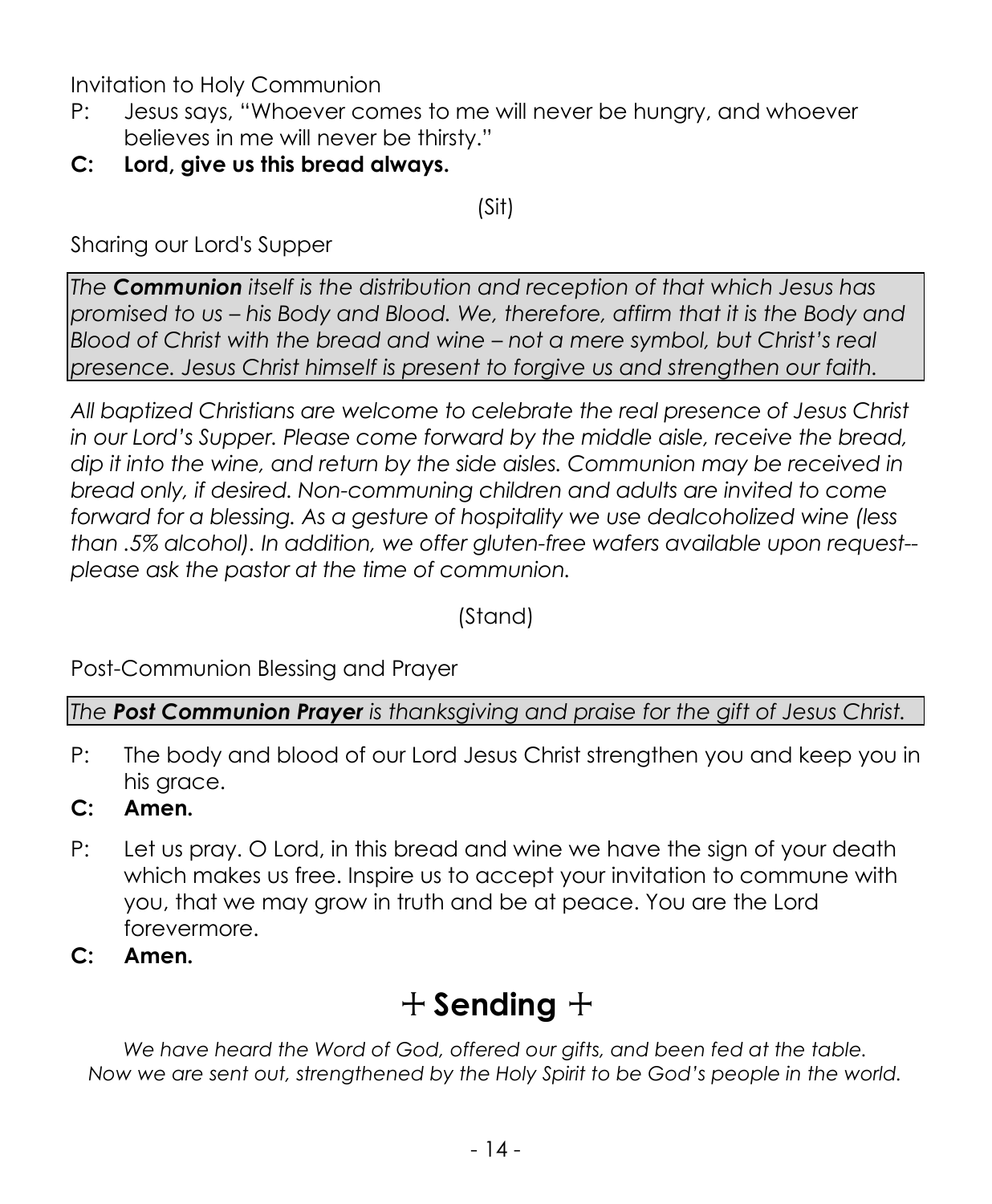#### Blessing

*The Benediction or Blessing means "good word" and is the final blessing from God before we leave the worship. It begins the fourth part of the worship Liturgy – the Sending.*

- P: God, creator of all things, speaking reformation into being; Jesus Christ, savior of the world, raising the dead; Holy Spirit, living voice, calling and enlightening the church: Almighty God, Father, + Son, and Holy Spirit, bless you now and forever.
- **C: Amen.**

*The Sending Song challenges us to leave worship and take the love of Christ out into the world.*

#### **Song: "Your Grace is Enough"** *Verse 1*

Great is Your faithfulness, oh God. You wrestle with the sinner's restless heart. You lead us by still waters, into mercy. And nothing can keep us apart.

## *Bridge*

So remember Your people, remember Your children,

remember Your promise, oh God.

## *Chorus 1*

Your grace is enough, Your grace is enough, Your grace is enough, for me.

## *Verse 2*

Great is Your love and justice, God of Jacob. You use the weak to lead the strong. You lead us in the song of Your salvation. And all Your people sing along.

## *Chorus 1 (2X)*

# *Bridge*

*Chorus 1*

## *Chorus 2*

Your grace is enough, heaven reaches down to us.

Your grace is enough for me.

## *Chorus 3*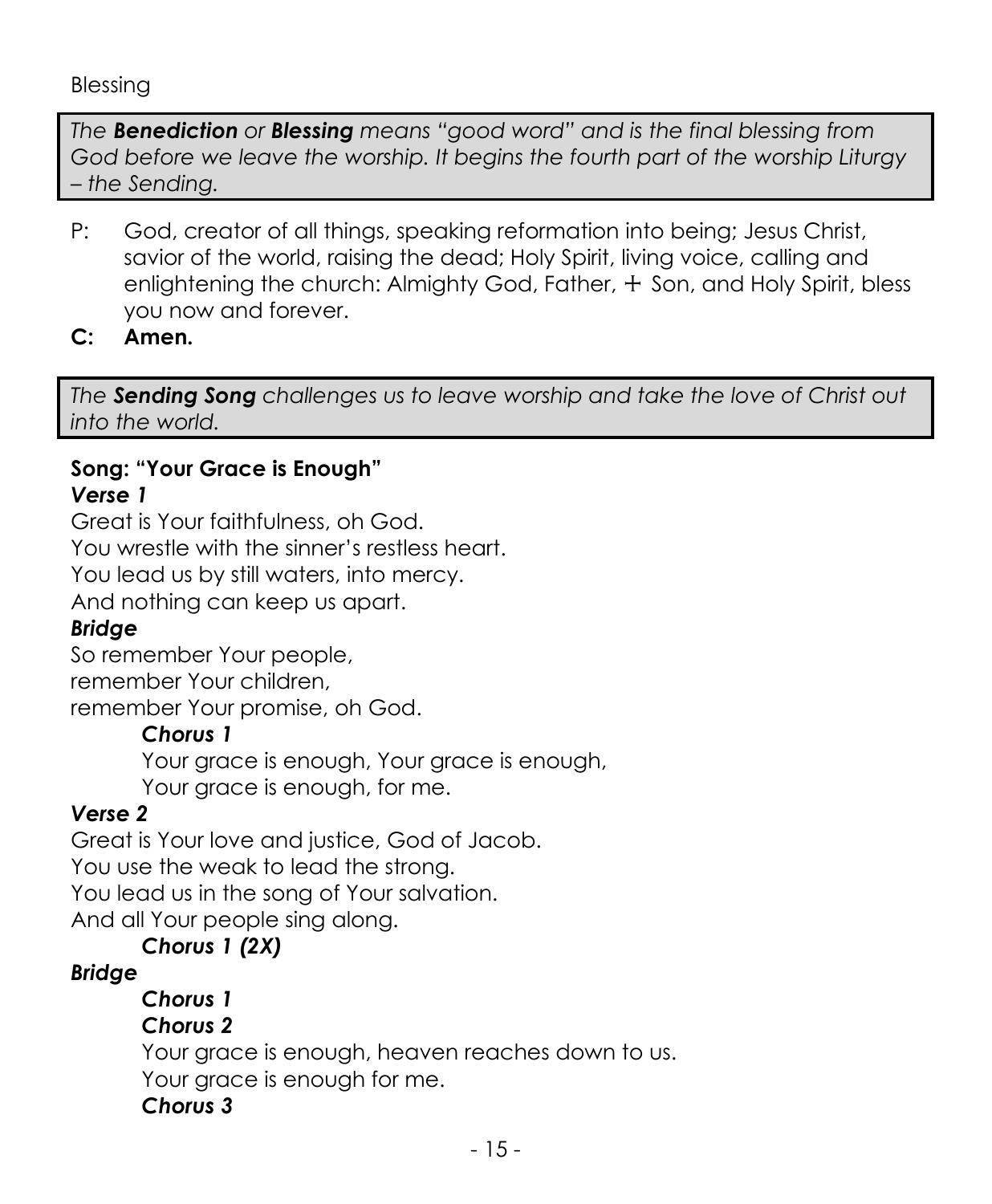Your grace is enough, I'm covered in Your love.

Your grace is enough for me,

*Tag:* For me. It's enough for me.

Matt Mahar and Chris Tomlin © 2003, 2004, 2005, Matt Mahar. CCLI License #1283514.

Dismissal

*The Dismissal is our being sent out to respond to God's love in Jesus. Our true response to the Liturgy, and our life as Christians, begins when we leave the worship space to accomplish God's ministry and mission in our world.*

- P: Go in peace. Serve the Lord.
- **C: Thanks be to God.**

Portions of the liturgy were reprinted by permission of Westminster John Knox Press from *Feasting on the Word Worship Companion*. Copyright 2013. **Portions of the service are reprinted from:** *Evangelical Lutheran Worship*, Copyright © 2006 Augsburg Fortress. *Sundays & Seasons*, Copyright © 2018 Augsburg Fortress. Used by permission of Augsburg Fortress License # 23686.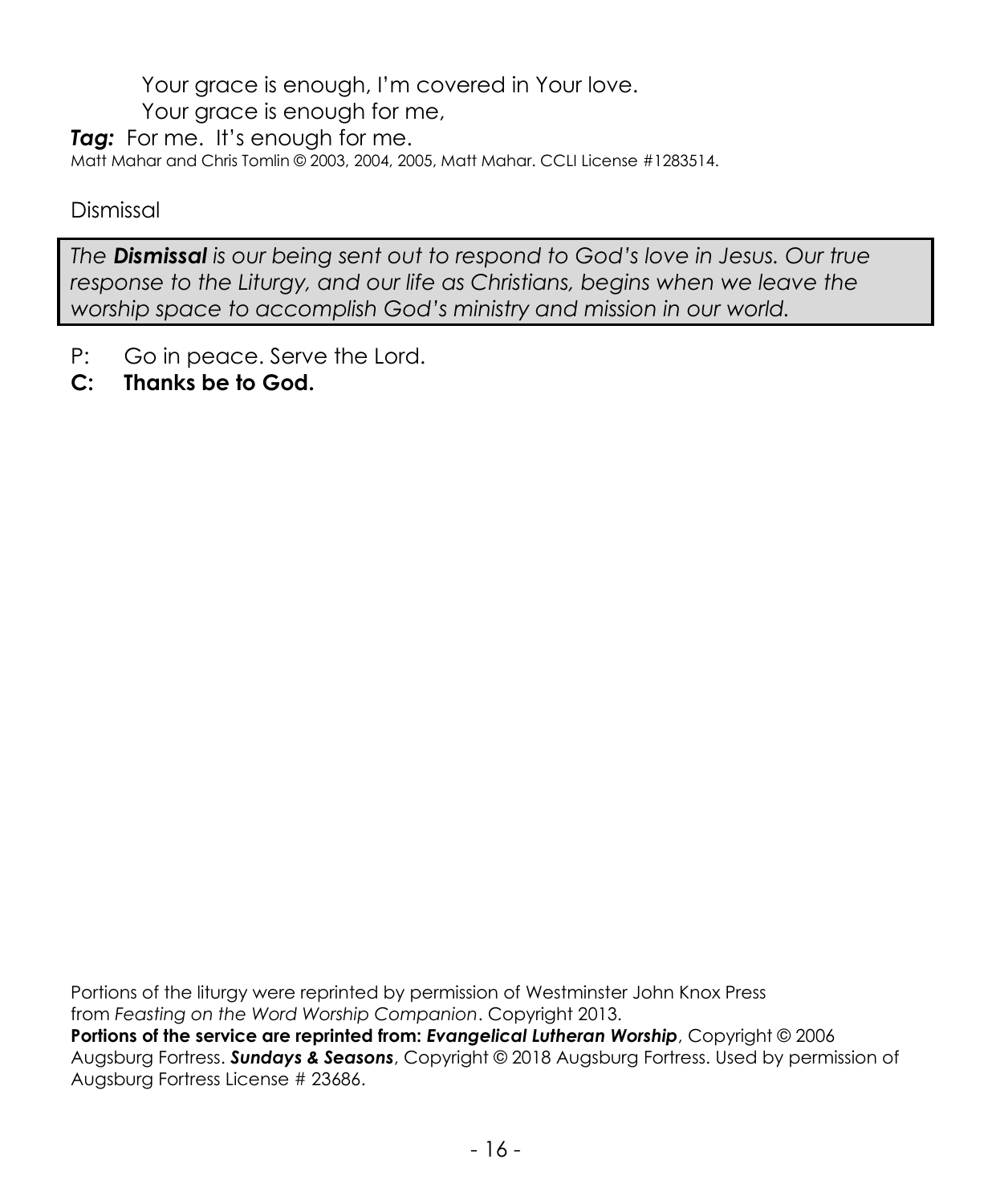# Join us next week

+ + +

Pastor Liz Frey "Living with Gratitude: Thankful Hope" All Saints Sunday FaithX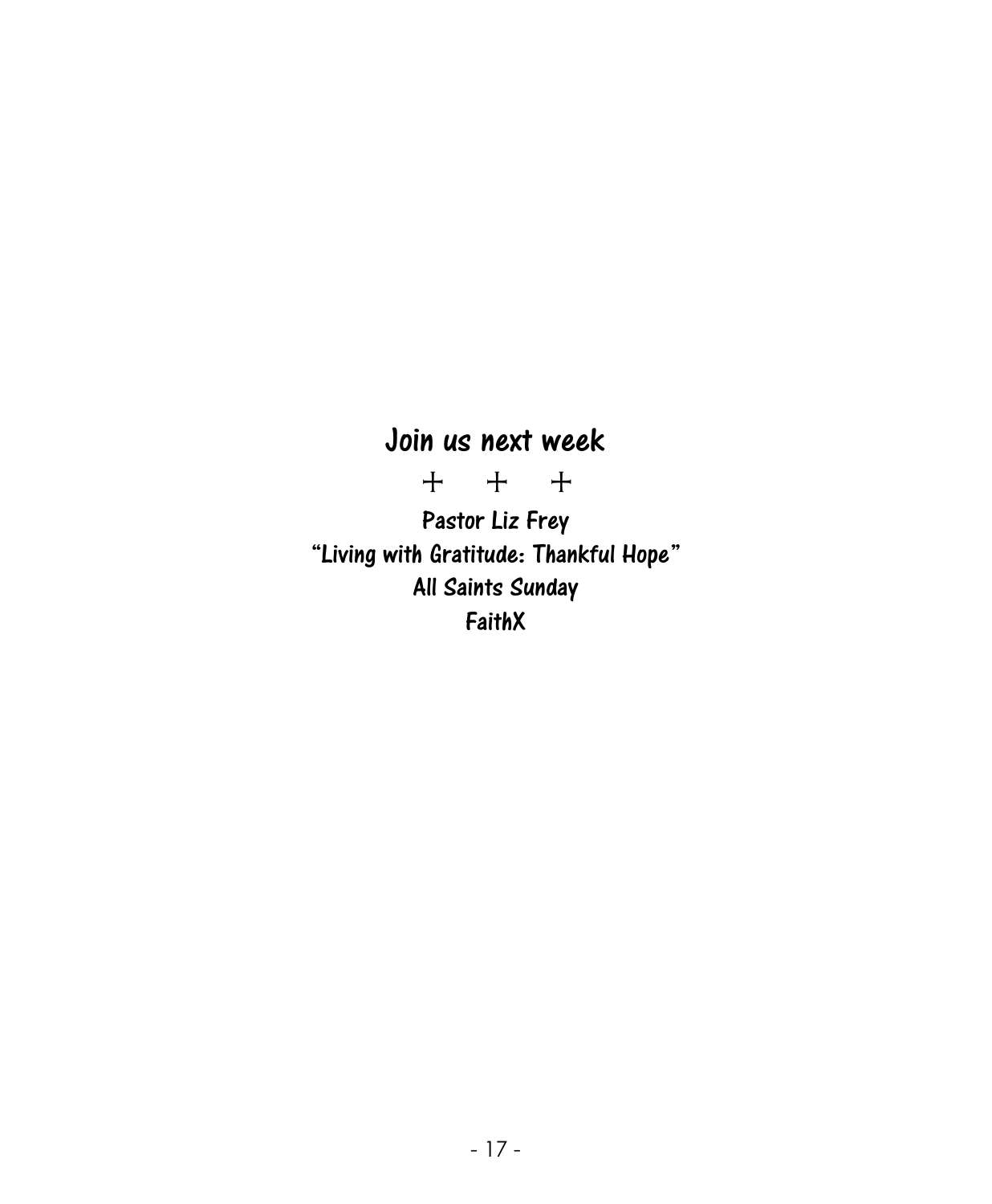

2000 chestnut street camp hill, pa 17011-5409 office: 717.737.8635 fax: 717.730.9297 trinluth@trinitycamphill.org www.trinitycamphill.org

office hours: monday-friday, 9am-4pm

gathering space receptionist hours: sunday-thursday, 6pm-9pm

# **worship notes**

**Attendance at our services** last week was 688. Copies of last week's sermons are available on the tables in Fellowship Hall, in the narthex, the tract rack in the Gathering Space, and on our website. Our web address is[: www.trinitycamphill.org.](http://www.trinitycamphill.org/)

**The flowers in the Nave and Fellowship Hall**, the communion elements for all services, and the sanctuary lamp candle, the symbol of God's abiding presence, are presented to the glory of God and in loving memory of Lester and Alma Geist, Kenneth Seaman and Martha Seaman-Latshaw and Thomas and Cora Seaman by Tom & Bonnie Seaman; in gratitude for a year of health by Janet Kissinger; Calvin Thomas by his wife Arletta; Philip Hitesman by his wife Jean and family; James Denison by his wife, Terri; in honor of the wedding of Kelly Jones and Daniel Lapetina by her mother, Mitzi Jones.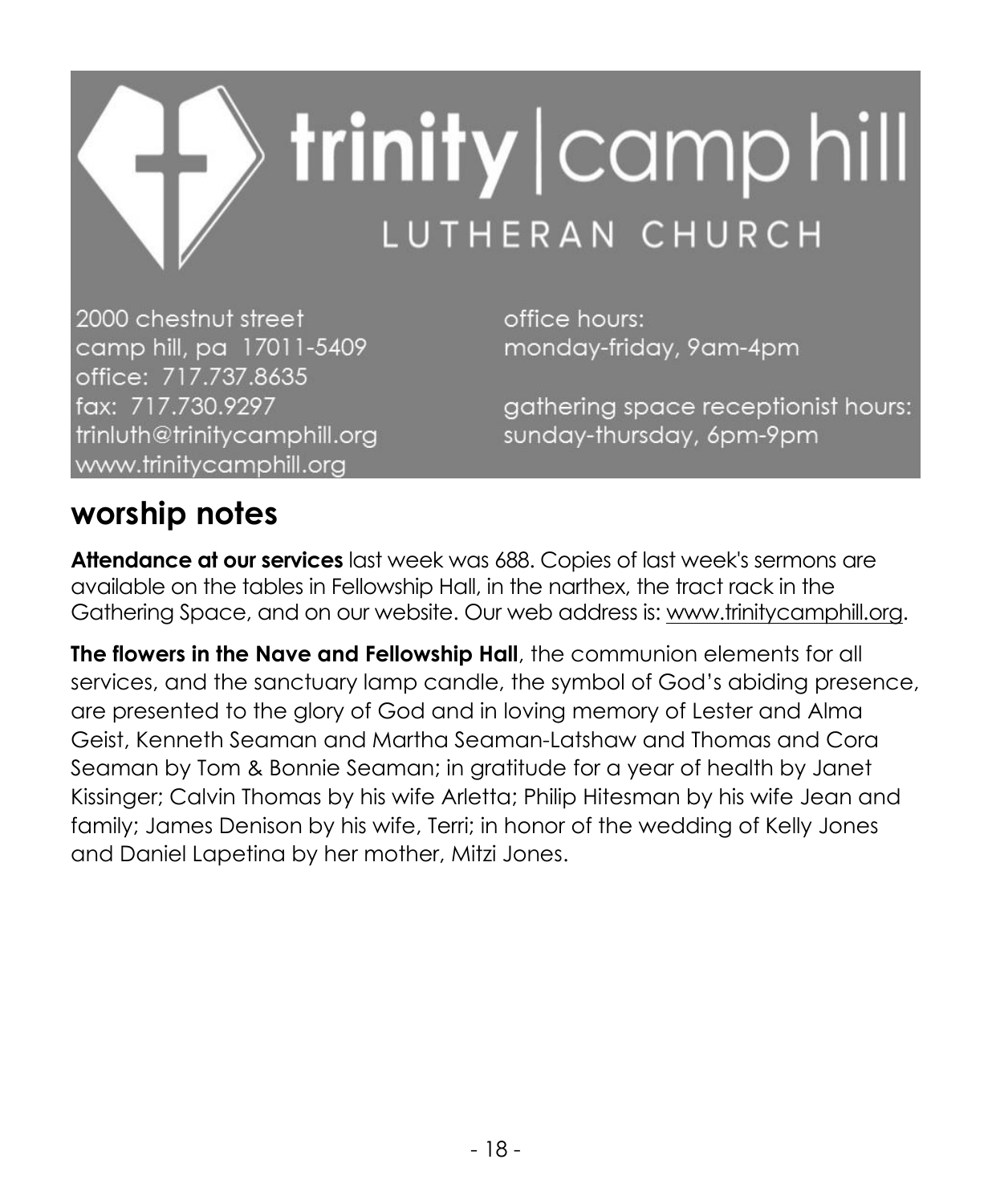# **leaders**

**Presiding Minister:** The Rev. Elizebeth E. Frey

**Preacher:** The Rev. Dr. Jack M. Horner

**Lector:** (8:30) Kellie Argot; (11:00) Jayne Coover

**Greeters:** (8:30) Matt Bingaman (head greeter); (11:00) Serena Fedor (head greeter), Michele Appleby, Beth and Mike Berney

**Communion Assistants:** (8:30) Kellie Argot, John West, Linda Horner; (11:00) Jayne Coover, Dan Coons, Dave Rupnik

**Ushers:** (8:30) Daryl Ackerman, John West; (11:00) Dennis and Karen Welker, Dan Coons

**Altar Care:** (8:30) Kathy Gottlieb; (11:00) Karen Rupnik

**Flowery Delivery**: Carole Peiffer

**Sound Technician:** (8:30) James Roberts; (11:00) Royce Hoffman

**Video Technician:** (8:30) Barb Martin; (11:00) Dona Norris

**Slide Show Production:** Barb Martin

**Visual Announcements:** Jane Killian

**FaithX:** Kevin Appleby, Kevin Brady, Pam Hess, Shannon Jones, Devin Miller, Jesse Northridge, Tom Reddinger, Mike Schwalm, Tom Stank, Paul Walker, Debbie Wilson, Rick Wilson

**Guest Musician:** Carol Bostian

**Garden of Eatin':** (GOE I) Gretchen Brodie, Anne Stafford; (GOE II) John Bendick and family

**Bulletin Artwork:** Patty Marshall

**United and empowered to worship, connect, serve.**